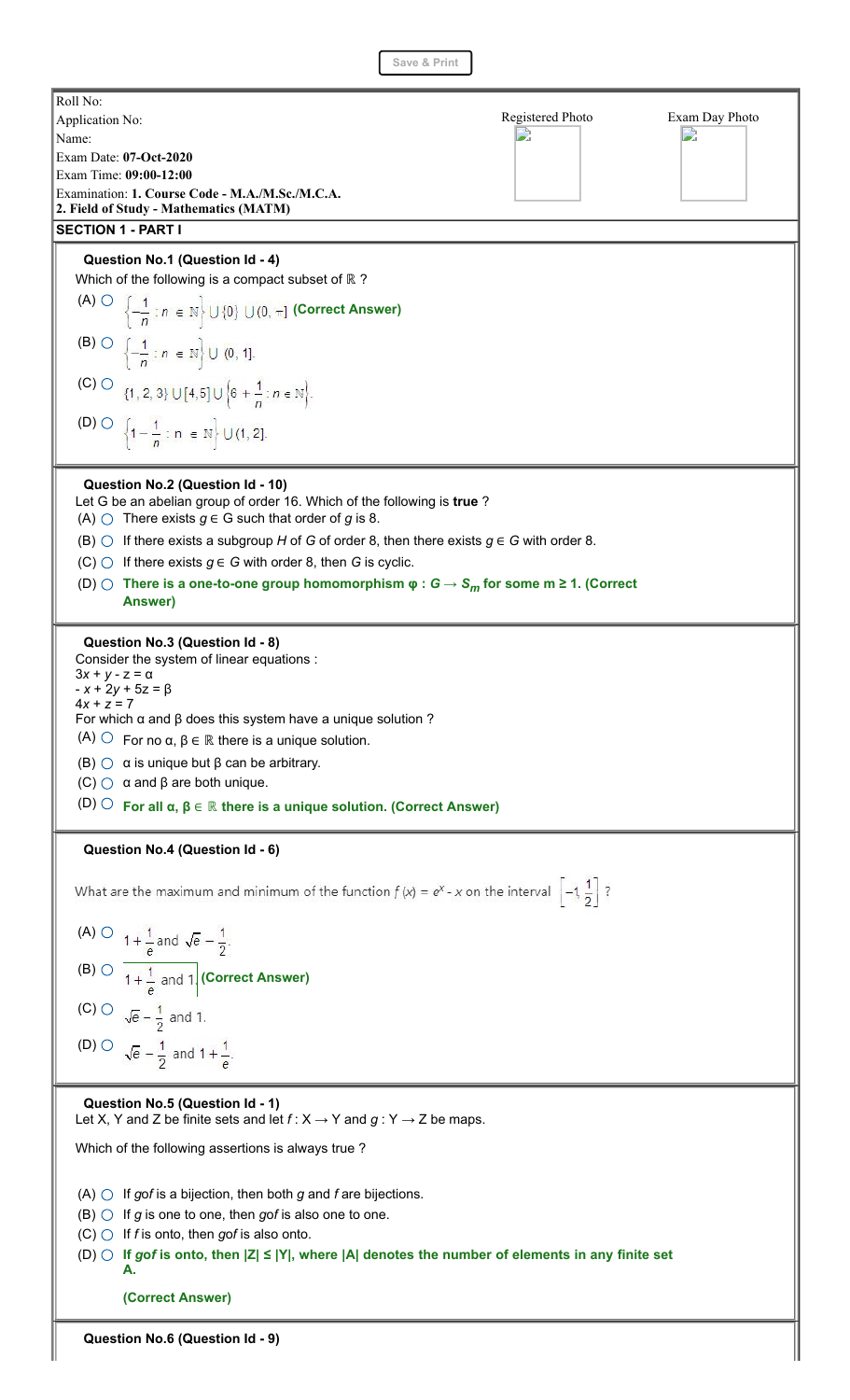Consider the following subsets of  $\mathbb{R}^3$  :  $X = \{(x, y, z) \in \mathbb{R}^3 : x \ge 0, y \ge 0, z \ge 0\}$ Y = {(*x*, *y*, *z*) ∈ ℝ<sup>3</sup> : 3*x* + *y* = 2, *y* + *z* = 0}  $Z = \{(x, y, z) \in \mathbb{R}^3 : x^2 + 2xy + y^2 = 0\}$ W = {(*x*, *y*, *z*) ∈ ℝ<sup>3</sup> : *x* + *y* + *z* = 0, 4*x* + 3*y* - *z* = 0} Which of the above are vector subspaces of  $\mathbb{R}^3$  ?  $(A)$   $\bigcirc$   $X$ ,  $Y$ ,  $Z$  and  $W$  $(B)$  Only W (C) **Only** *Z* **and** *W* **(Correct Answer)**

(D) Only *X* and *W*

## **Question No.7 (Question Id - 7)**

What is the value of the integral  $\int_{0}^{\frac{\log 3}{2}} \frac{dx}{e^{-x} + e^{x}}$ ? (A)  $\circlearrowright$   $\frac{\pi}{12}$  (Correct Answer) (B)  $\overline{O}$   $\overline{log}$   $\left(\sqrt{3} + \frac{1}{\sqrt{3}}\right) - log2$ 

(C)  $\sqrt{3} + \frac{1}{\sqrt{3}} - 2$ (D)  $\bigcirc$   $\frac{\pi}{6}$ 

## **Question No.8 (Question Id - 3)**

Let  $a_n = (-1)^{n+1} \left(1 + \frac{1}{2n+1}\right)$  for  $n \ge 1$ . Which of the following is **correct**? (A)  $\bigcirc$  lim sup  $a_n = 1$  and lim inf  $a_n = -1$ . (Correct Answer) (B)  $\bigcirc$  lim sup  $a_n = 1$  and lim inf  $a_n = 1$ . (C)  $\bigcirc$  lim sup  $a_n = -1$  and lim inf  $a_n = -1$ . (D)  $\bigcirc$  lim sup  $a_n = -1$  and lim inf  $a_n = 1$ .

# **Question No.9 (Question Id - 2)**

Consider a series  $\sum_{n=1}^{\infty} a_n$  of real numbers. Which of the following assertions is necessarily true?

 $(A)$   $\bigcirc$ If  $|a_n| \leq \frac{n+1}{n^3}$  for all  $n \geq 1$ , then  $\sum_n a_n$  converges conditionally but it does not necessarily converge absolutely.

(B) 
$$
\circ
$$
 If  $a_n \leq \frac{n+1}{n^3}$  for all  $n \geq 1$ , then  $\sum_n a_n$  converges conditionally.  
\n(C)  $\circ$  If  $-\frac{1}{n^2} \leq a_n \leq \frac{n+1}{n^3}$  for all  $n \geq 1$ , then  $\sum_n a_n$  converges absolutely.  
\n(1)  $\circ$ 

If 
$$
0 \le a_n \le \frac{n^2 + 1}{n^3}
$$
 for all  $n \ge 1$ , then  $\sum_n a_n$  converges absolutely.

### **Question No.10 (Question Id - 5)**



(B) **A, B and D only (Correct Answer)**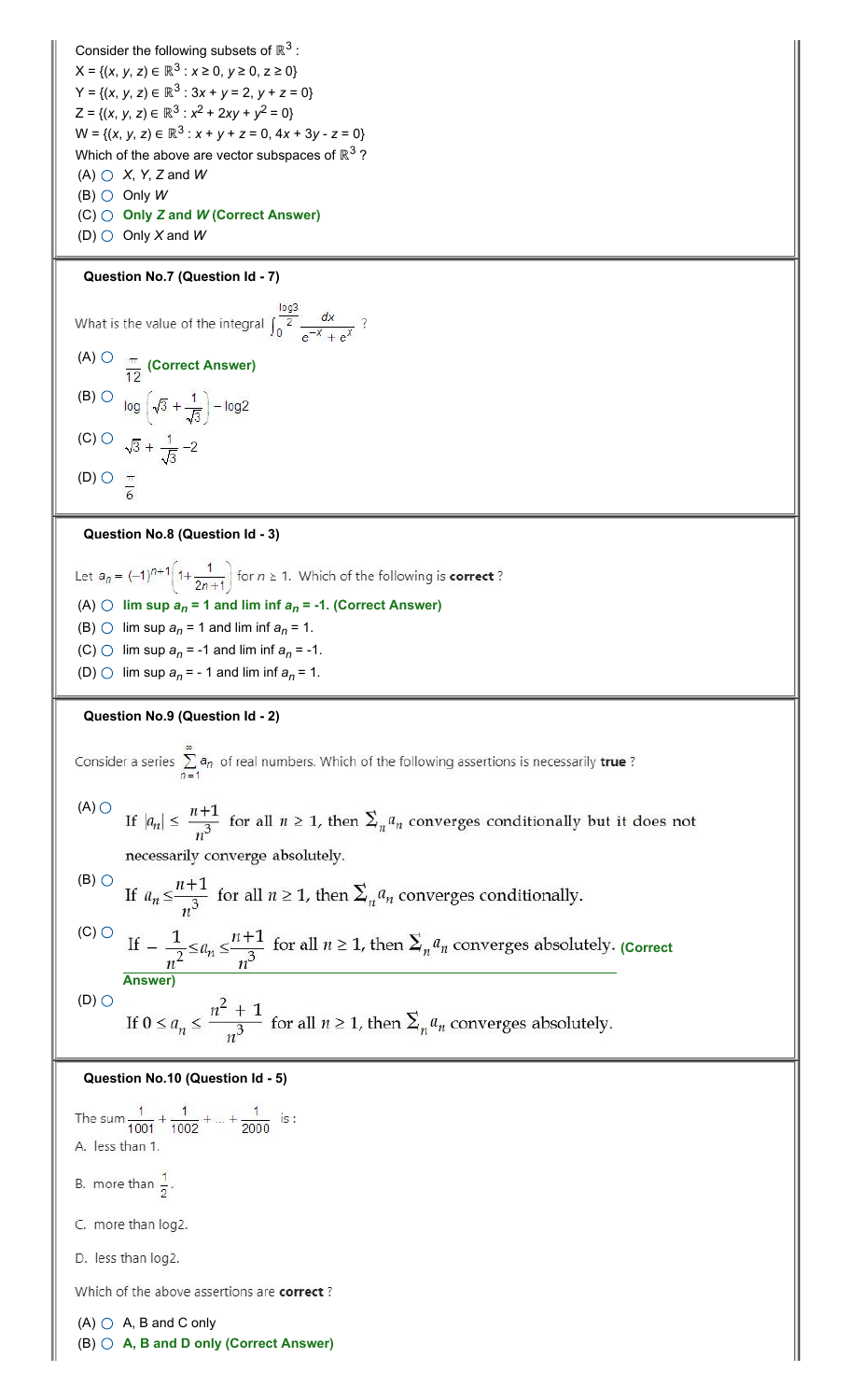# **SECTION 2 - PART II**

#### **Question No.1 (Question Id - 12)**

Let  $\{x_n\}$  be a sequence of real numbers. Consider the following assertions :

A. If  $|x_{n+2} - x_{n+1}| \leq \frac{1}{2} |x_{n+1} - x_n|$  for all  $n \geq 1$ , then  $\{x_n\}$  is a Cauchy sequence.

B. If  $\{x_n\}$  is bounded, then it contains a Cauchy subsequence.

C. If  $\{x_n\}$  is unbounded, then it cannot contain a convergent subsequence.

D. If {x<sub>n</sub>} is bounded and a subsequence of {x<sub>n</sub>} converges to a real number L, then {x<sub>n</sub>} also converges to L.

Which of the above assertions is/are true?

 $(A)$   $\bigcirc$  A only (B) **A and B only (Correct Answer)**  $(C)$  B and C only  $(D)$   $\bigcirc$  D only

#### **Question No.2 (Question Id - 23)**

Consider the subset

$$
N: = \left\{ \begin{pmatrix} 1 & b \\ 0 & 1 \end{pmatrix} : b \in \mathbb{R} \right\}
$$

of the group of  $2 \times 2$  matrices

$$
G: = \left\{ \begin{pmatrix} a & b \\ 0 & d \end{pmatrix} : a, \ b, \ d \in \mathbb{R}, \ ad = 1 \right\}
$$

under matrix multiplication. Which of the following statements is correct?

 $(A)$   $\bigcirc$   $N$  is not a subgroup of *G*.

 $(B)$   $\bigcirc$   $N$  is a subgroup of *G*, but N is not normal.

 $(C)$   $\bigcirc$   $N$  is a subgroup of *G* and the number of cosets of N in *G* is finite.

(D) **N is a subgroup of** *G* **and there are infinitely many cosets of N in** *G***. (Correct Answer)**

#### **Question No.3 (Question Id - 22)**

Let G be a group in which every element other than identity has order 2. Then, which of the following statements is necessarily **true** ?

 $(A)$   $\bigcirc$   $G$  must be finite and abelian.

(B) *G* **can be infinite, but** *G* **must be abelian. (Correct Answer)**

 $(C)$   $\bigcirc$   $G$  is not necessarily abelian, but it must be finite.

(D) *G* may be non-abelian as well as infinite.

### **Question No.4 (Question Id - 18)**

What is the area of the portion of the sphere  $x^2 + y^2 + z^2 = R^2$  lying between the planes  $z = R$  and  $z = \frac{\sqrt{3}R}{2}$ ?

(A)  $\bigcirc \frac{1}{\pi R^2(2-\sqrt{3})}$  (Correct Answer) (B)  $\bigcirc$   $\frac{}{\pi R^2 \sqrt{3}}$ (C)  $\bigcirc$   $\frac{1}{2} \pi R^2$ (D)  $\bigcirc$   $\frac{1}{4} \pi R^2$ 

## **Question No.5 (Question Id - 21)**

Let A  $\in$  M<sub>4x3</sub>(ℝ), B  $\in$  M<sub>3x4</sub>(ℝ) and C  $\in$  M<sub>4x5</sub>(ℝ). Consider the following assertions :

A. The matrix ABC cannot have rank equal to 4.

B. AB can have rank 3 but BC cannot have rank 4.

C. ABC and BA can have ranks at most 3.

D. Rank of AB must be less than or equal to rank of BC.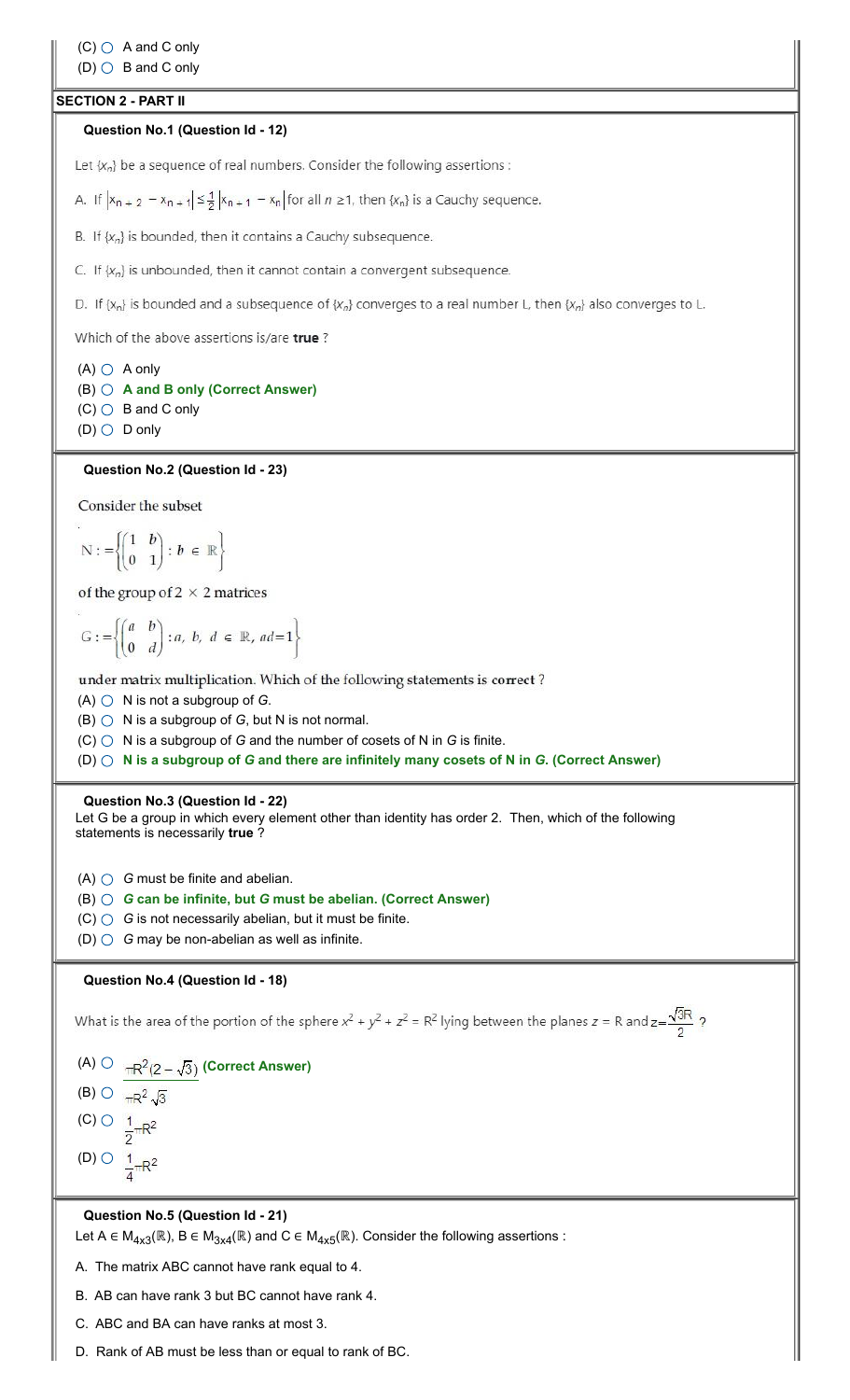Which of the above is/are **correct** statements ?

 $(A)$   $\bigcirc$  Only A  $(B)$  Only D (C) **A, B and C only (Correct Answer)**  $(D)$  B, C and D only

#### **Question No.6 (Question Id - 16)**

What is the value of  $\lim_{x \to 1} \frac{(1+x)^{\frac{1}{x}} - 2}{x-1}$ ?  $(A)$   $\bigcirc$  - log2  $(B)$   $\circ$  - 2 log2 (C) **1 - 2 log2 (Correct Answer)** (D)  $\bigcirc$  1 - 3 log2

## **Question No.7 (Question Id - 17)**

A function  $f: (a, b) \to \mathbb{R}$  is said to be uniformly continuous if for every  $\epsilon > 0$  there exists a  $\delta > 0$  such that  $|f(x) - f(y)|$  $\leq$   $\in$  whenever  $|x - y|$   $\leq$   $\delta$  (and  $\delta$  is independent of x and y). Let  $f: (0, 1) \rightarrow \mathbb{R}$  be the map given by  $f(x) = \sqrt{x}$ . Consider the following assertions :

A. f is differentiable on (0, 1).

B.  $f$  is differentiable and  $f'$  is bounded on (0, 1).

C.  $f$  is uniformly continuous on (0, 1).

D.  $f$  is differentiable and  $f'$  is uniformly continuous on (0, 1).

Which of the above assertions is/are correct?

 $(A)$   $\bigcirc$  A only (B) **A and C only (Correct Answer)**  $(C)$   $\bigcirc$  A, B and C only  $(D)$   $\bigcirc$  A, B and D only

**Question No.8 (Question Id - 13)**

Let  $\sum_{n=0}^{\infty} a_n x^n$  be a power series with real coefficients and radius of convergence R such that  $0 < R < \infty$  . Consider the following assertions : (A) If  $\sum_{n=0}^{\infty} a_n x^n$  converges for some x with  $|x| = R$ , then  $\sum_{n=0}^{\infty} a_n x^n$  converges for every x with  $|x| = R$ . (B) If  $|x| > R$ , then  $\sup_{k \ge 10} \sum_{n=1}^{k} |a_n||x|^n = \infty$ . (C) If  $\sum_{n=0}^{\infty} a_n x^n$  diverges for some x with  $|x| = R$ , then  $\sum_{n=0}^{\infty} a_n x^n$  diverges for every x with  $|x| = R$ . (D) Let  $S_k(x) = \sum_{n=2}^k a_n x^n$  for all  $k \ge 2$ . Then,  $\{S_k(x)\}_{k=2}^\infty$  is a Cauchy sequence for every  $x \in (-R, R)$ . Which of the above assertions is/are correct?  $(A)$   $\bigcirc$  A and C only (B) **B and D only (Correct Answer)**  $(C)$  D only

 $(D)$  B only

**Question No.9 (Question Id - 19)**

Let S be the sphere  $x^2 + y^2 + z^2 = R^2$ , **F** be the vector field on  $\mathbb{R}^3$  given by  $\mathbf{F} = x^3 \hat{i} + y^3 \hat{j} + z^3 \hat{k}$  and **n** denotes the unit normal vector to the surface S. What is the value of the surface integral  $\iint_{\mathbb{R}} \mathbf{F} \cdot \mathbf{n} d\sigma$ ?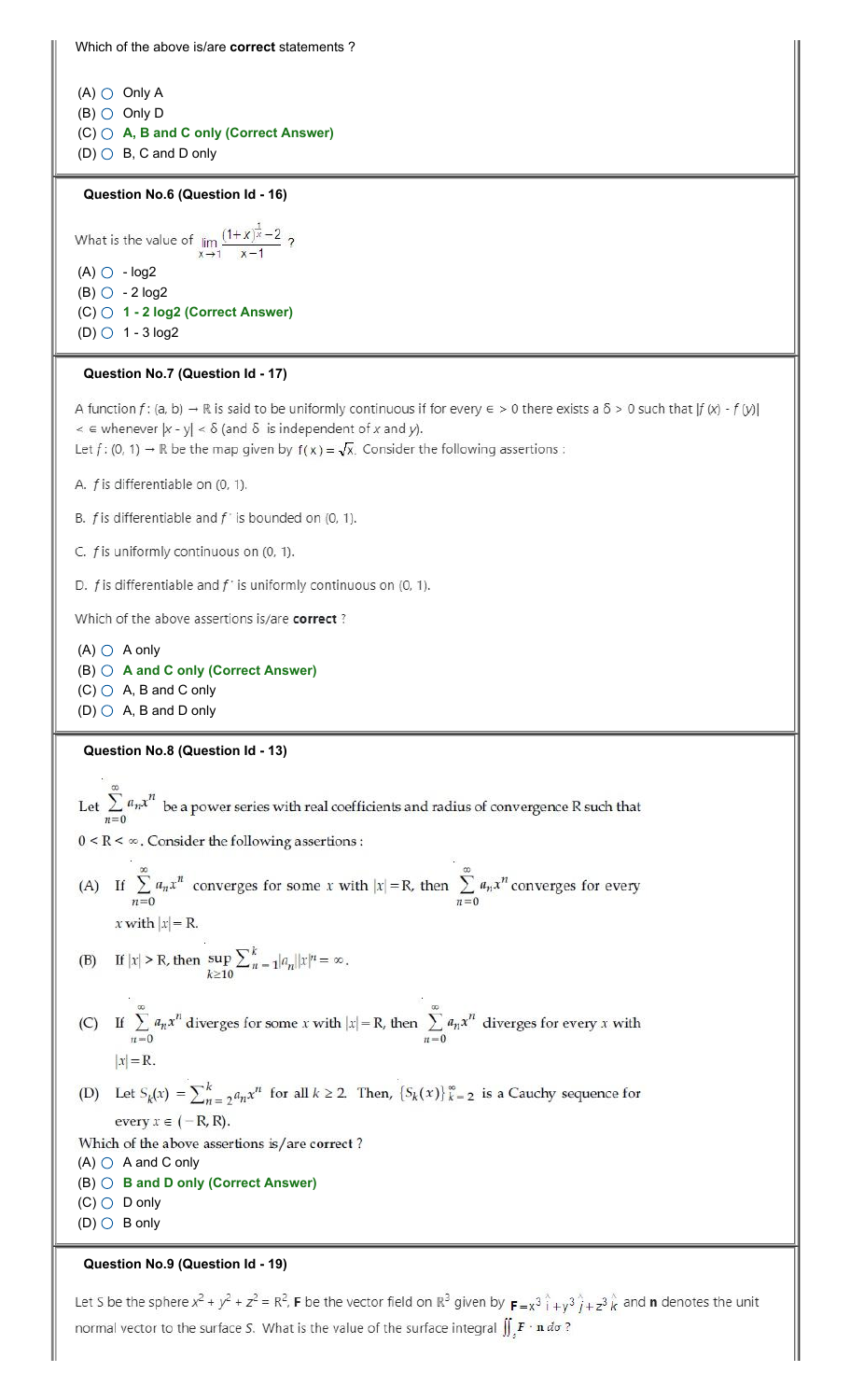```
(A) \circlearrowright _{3\pi}F
(B) \bigcirc 3πR<sup>5</sup>
(C) Q 4\pi R^5(D) \bigcirc \big| 12\pi R^5(Correct Answer)
```
# **Question No.10 (Question Id - 14)**

Consider the following assertions :

A. sup{|x| sin  $x : x \in \mathbb{R}$ } =  $\infty$  and inf{|x| sin  $x : x \in \mathbb{R}$ } = 0

- B. Let  $f: \mathbb{R} \to \mathbb{R}$  be the map given by  $f(x) = 2x + 3$ . Then,  $\sup\{f(\sin(x) + 5) : x \in \mathbb{R}\} = 15$  and  $inf{f(sin(x) + 5) : x \in \mathbb{R}} = 11$
- C. Let  $f: \mathbb{R} \to \mathbb{R}$  be the map given by  $f(x) = 5x + 5$ . Then,  $\inf \left\{ f\left(\sin\left(\frac{1}{n}\right)\right): n \geq 1 \right\} = 0$
- D. Let  $f: \mathbb{R} \to \mathbb{R}$  be the map given by  $f(x) = 3x + 4$ . Then,  $\sup\{f(f(x)) : x \in (0, 2)\} = 34$

Which of the above assertions is/are correct?

# (A) **B and D only (Correct Answer)**

- $(B)$   $\bigcirc$   $B$ ,  $C$  and  $D$  only
- $(C)$   $\bigcirc$  A, C and D only
- $(D)$   $\bigcirc$  A and D only

#### **Question No.11 (Question Id - 11)**

Let *X* = {(*x*, *y*)  $\in \mathbb{R}^2$  :  $x^2 + y^2 = 1$ },  $Y = \{(x, y) \in \mathbb{R}^2$  :  $x = y\}$  and  $Z = \{(x, y) \in \mathbb{R}^2 : y = -x\}$ . Consider the following assertions :

A. *X* U *Y* U *Z* is an equivalence relation on ℝ.

B. *X* U *Y* is a reflexive relation on ℝ but not symmetric.

C. *X* U *Y* is an equivalence relation on ℝ.

D. *Y* U *Z* is an equivalence relation on ℝ.

Which of the above assertions are **correct** ?

 $(A)$   $\bigcirc$  A and B only  $(B)$   $\bigcirc$  A, B and D only (C) **A and D only (Correct Answer)**  $(D)$   $\bigcirc$  A, C and D only

#### **Question No.12 (Question Id - 20)**

Let *V* be a finite dimensional vector space over ℝ with dim *V* ≥ 2. Fix a non-zero vector  $v_0 \in V$ . Consider the following assertions :

A. There is a unique basis of *V* containing  $v_0$ .

B. There exist infinitely many bases of V containing  $v_0$ .

C. There is a unique injective linear map  $T: V \rightarrow V$  such that  $T(v_0) = v_0$ .

D. There exist infinitely many linear isomorphisms  $T: V \rightarrow V$  such that  $T(v_0) = v_0$ .

Which of the above assertions is/are **correct** ?

 $(A)$   $\bigcirc$  A only

 $(B)$   $\bigcirc$  C only

 $(C)$   $\bigcirc$  A and C only

(D) **B and D only (Correct Answer)**